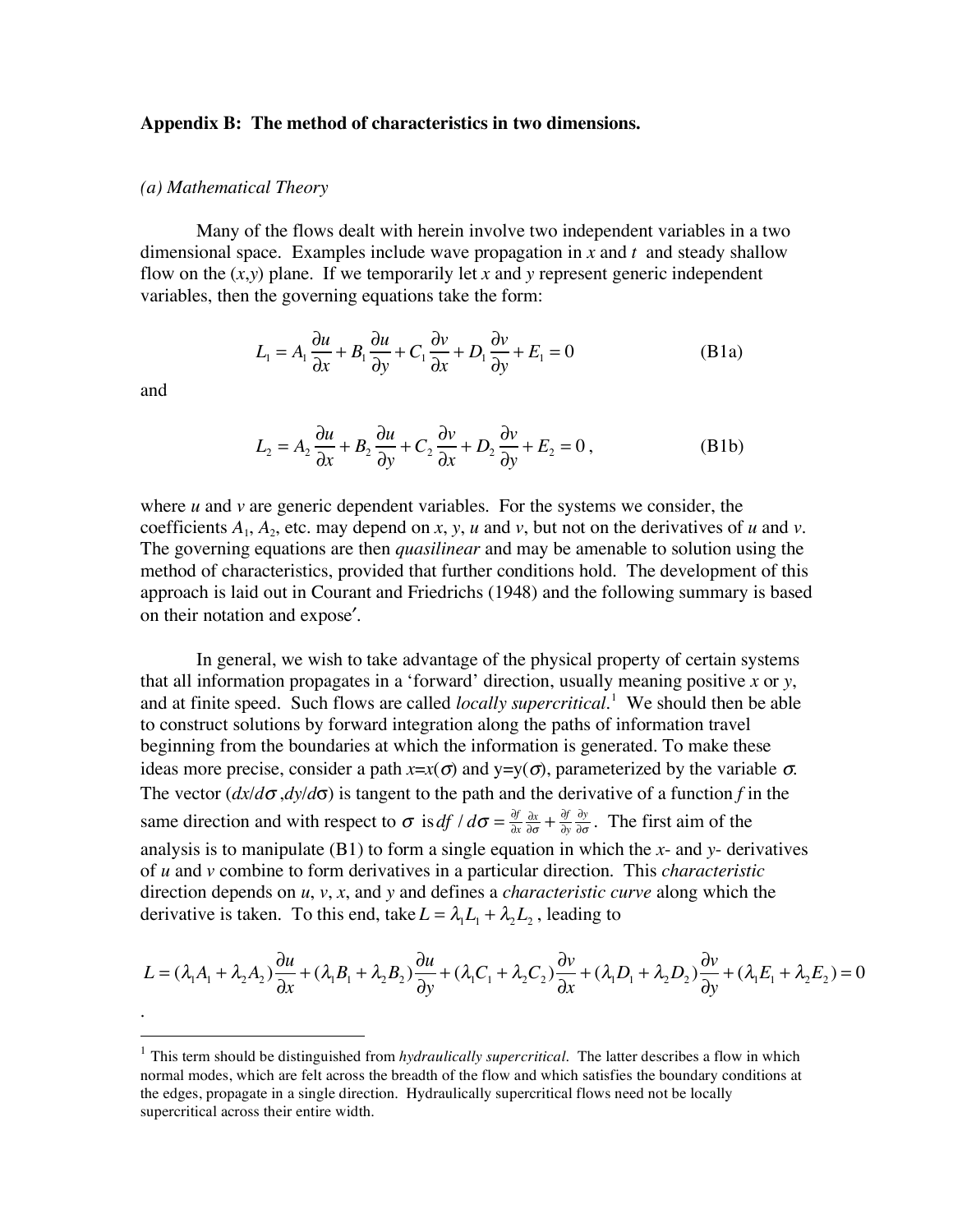In order that the derivatives of  $u$  and  $v$  along the hypothetical path be the same, we need

$$
\frac{\lambda_1 A_1 + \lambda_2 A_2}{\lambda_1 B_1 + \lambda_2 B_2} = \frac{\lambda_1 C_1 + \lambda_2 C_2}{\lambda_1 D_1 + \lambda_2 D_2} = \frac{\partial x / \partial \sigma}{\partial y / \partial \sigma},
$$
(B3)

which allows (B2) to be written as

$$
L = (\lambda_1 A_1 + \lambda_2 A_2) \left[ \frac{\partial u}{\partial x} + \frac{\partial y}{\partial x} \frac{\partial \sigma}{\partial x} \frac{\partial u}{\partial x} \right] + (\lambda_1 C_1 + \lambda_2 C_2) \left[ \frac{\partial v}{\partial x} + \frac{\partial y}{\partial x} \frac{\partial \sigma}{\partial x} \frac{\partial v}{\partial x} \right] + (\lambda_1 E_1 + \lambda_2 E_2) = 0,
$$

or, using  $\frac{\partial f}{\partial \sigma} = \frac{\partial f}{\partial x}\frac{\partial x}{\partial \sigma} + \frac{\partial f}{\partial y}\frac{\partial x}{\partial \sigma}$ :

$$
L\frac{\partial x}{\partial \sigma} = (\lambda_1 A_1 + \lambda_2 A_2) \frac{\partial u}{\partial \sigma} + (\lambda_1 C_1 + \lambda_2 C_2) \frac{\partial v}{\partial \sigma} + (\lambda_1 E_1 + \lambda_2 E_2) \frac{\partial x}{\partial \sigma} = 0.
$$
 (B4a)

By a similar approach

$$
L\frac{\partial y}{\partial \sigma} = (\lambda_1 B_1 + \lambda_2 B_2) \frac{\partial u}{\partial \sigma} + (\lambda_1 D_1 + \lambda_2 D_2) \frac{\partial v}{\partial \sigma} + (\lambda_1 E_1 + \lambda_2 E_2) \frac{\partial y}{\partial \sigma} = 0.
$$
 (B4b)

The factors  $\lambda_1$  and  $\lambda_2$  are determined by rearranging (B3) as

$$
\lambda_1 (A_1 \frac{\partial y}{\partial \sigma} - B_1 \frac{\partial x}{\partial \sigma}) + \lambda_2 (A_2 \frac{\partial y}{\partial \sigma} - B_2 \frac{\partial x}{\partial \sigma}) = 0
$$
 (B5a)

and

$$
\lambda_1(C_1 \frac{\partial y}{\partial \sigma} - D_1 \frac{\partial x}{\partial \sigma}) + \lambda_2(C_2 \frac{\partial y}{\partial \sigma} - D_2 \frac{\partial x}{\partial \sigma}) = 0.
$$
 (B5b)

Setting the determinant of the coefficients of  $\lambda_1$  and  $\lambda_2$  to zero leads to

$$
a\left(\frac{dy}{d\sigma}\right)^2 - 2b\frac{dy}{d\sigma}\frac{dx}{d\sigma} + c\left(\frac{dx}{d\sigma}\right)^2 = 0,
$$
 (B6)

where

$$
a = [AC], \ 2b = [AD] + [BC], \ c = [BD], \tag{B7}
$$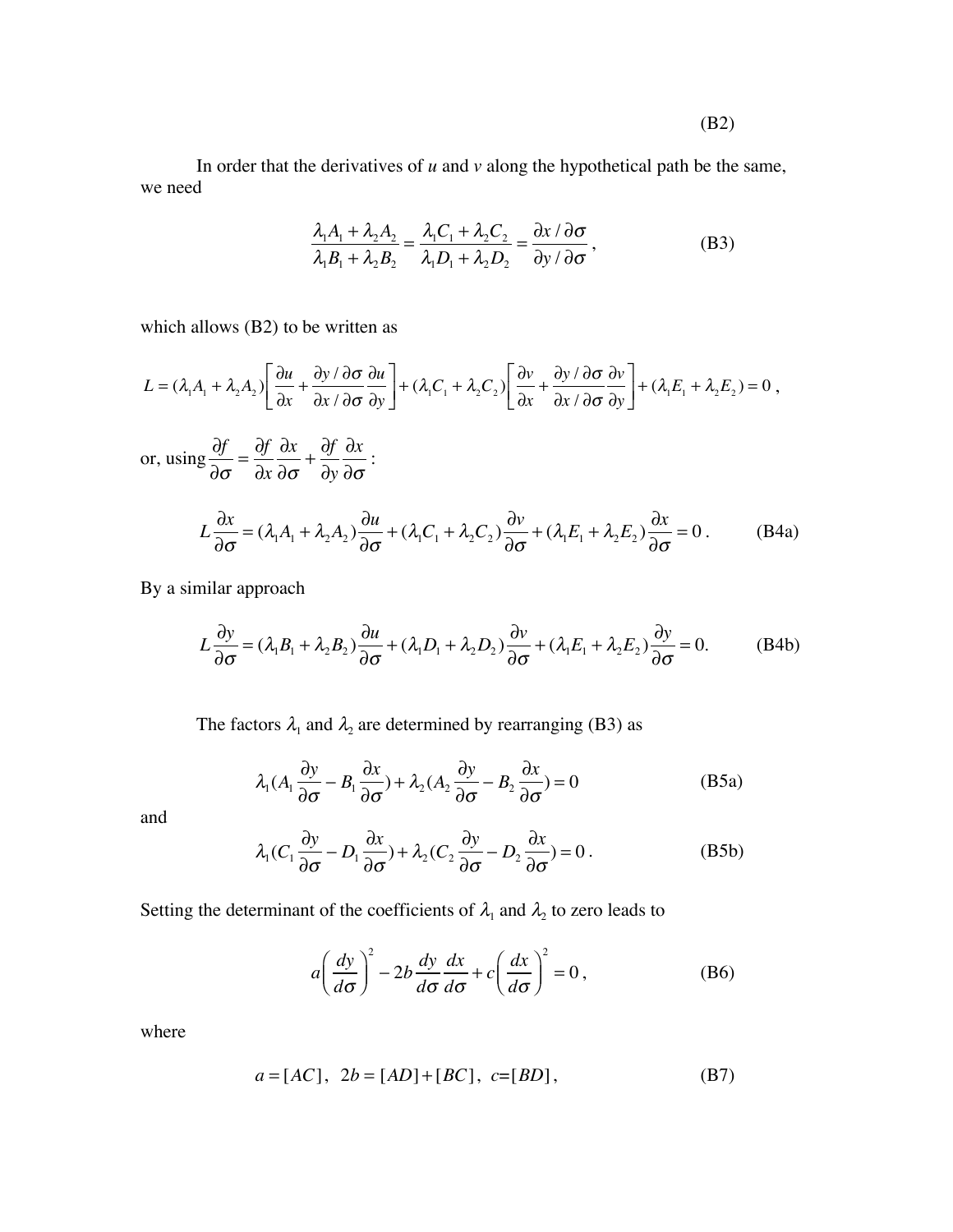and  $[MN] = M_1N_2-M_2N_1$ .

With  $\frac{dy}{d\sigma}$ / $\frac{dx}{d\sigma}$ = $\frac{dy}{dx}$ , the *characteristic direction*  $\frac{dx}{dy}$  is given by

$$
a\left(\frac{dy}{dx}\right)^2 - 2b\frac{dy}{dx} + c = 0.
$$

This equation has two distinct real solutions  $(dy/dx)$  and  $(dy/dx)$ <sub>+</sub> if and only if

$$
b^2 > ac. \tag{B8}
$$

If (B8) is satisfied, the governing equations are called *hyperbolic.* If the equations are hyperbolic within a finite region of the (*x*,*y*) plane, then two distinct characteristic curves  $C_$  and  $C_+$  can be found within this region. The curves are computed from

$$
\left(\frac{dy}{dx}\right)_{\pm} = \frac{b \pm \sqrt{b^2 - ac}}{a}.
$$
 (B9)

We will now use  $\sigma$  and  $\sigma$  (formerly  $\sigma$ ) to parameterize the two characteristic curves. Thus, a curve determined by the '+' sign in (B9) has  $\sigma$ =constant, and vice versa. The original intent was to obtain a form of the governing equations in which derivatives are taken in a characteristic direction, i.e. along one of the characteristic curves. Either of (B4a) or (B4b) provides a basis for the desired result, but  $\lambda_1$  and  $\lambda_2$  must first be eliminated. If one attempts to do so using (B4a) and (B5a), say, then it follows that

$$
\begin{vmatrix} A_1 \partial y / \partial \sigma_{\pm} - B_1 \partial x / \partial \sigma_{\pm} & A_2 \partial y / \partial \sigma_{\pm} - B_2 \partial x / \partial \sigma_{\pm} \\ A_1 \partial u / \partial \sigma_{\pm} + C_1 \partial v / \partial \sigma_{\pm} + E_1 \partial x / \partial \sigma_{\pm} & A_2 \partial u / \partial \sigma_{\pm} + C_2 \partial v / \partial \sigma_{\pm} + E_2 \partial x / \partial \sigma_{\pm} \end{vmatrix} = 0.
$$

or

$$
T\frac{\partial u}{\partial \sigma_{\pm}} + \left( a \left( \frac{dy}{dx} \right)_{\pm} - S \right) \frac{\partial v}{\partial \sigma_{\pm}} + \left( K \left( \frac{dy}{dx} \right)_{\pm} - H \right) \frac{\partial x}{\partial \sigma_{\pm}} = 0, \quad (B10)
$$

where

$$
T=[AB]
$$
,  $S=[BC]$ ,  $K=[AE]$ , and  $H=[BE]$ .

A useful alternative to (B10) can be obtained by eliminating  $\lambda_1$  and  $\lambda_2$  between (B4a,b):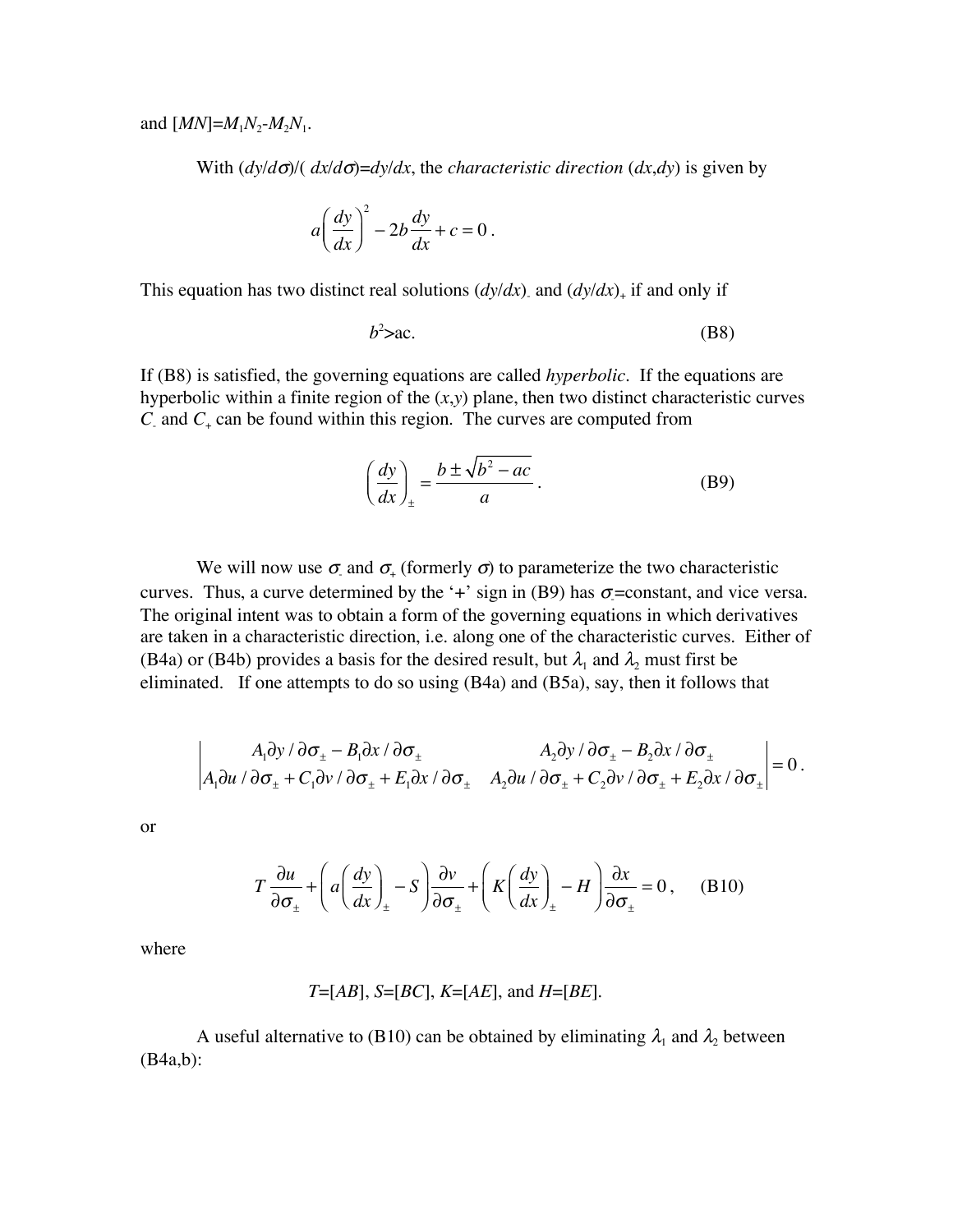$$
\begin{vmatrix} A_1 \partial u / \partial \sigma_{\pm} + C_1 \partial v / \partial \sigma_{\pm} + E_1 \partial x / \partial \sigma_{\pm} & A_2 \partial u / \partial \sigma_{\pm} + C_2 \partial v / \partial \sigma_{\pm} + E_2 \partial x / \partial \sigma_{\pm} \\ B_1 \partial u / \partial \sigma_{\pm} + D_1 \partial v / \partial \sigma_{\pm} + E_1 \partial y / \partial \sigma_{\pm} & B_2 \partial u / \partial \sigma_{\pm} + D_2 \partial v / \partial \sigma_{\pm} + E_2 \partial y / \partial \sigma_{\pm} \end{vmatrix} = 0. (B11)
$$

*(b) Example 1: Steady, irrotational, two-dimensional, shallow flow over a horizontal bottom.*

We use  $(x, y)$ ,  $(u, v)$  and *d* to denote the nondimensional position, velocity and depth variables, as defined in Section 2.1. Dimensional versions of the following relations may be obtained by replacing *d* by *gd*, where *g* is the gravitational acceleration. The flow to be considered is governed by the continuity equation

$$
\frac{\partial (ud)}{\partial x} + \frac{\partial (vd)}{\partial y},
$$
 (B12)

and by the statmement of conservation of energy

$$
\frac{u^2 + v^2}{2} + d = B.
$$
 (B13)

Although the Bernoulli function *B* is normally a function of the streamfunction, the assumption of irrotational flow (zero vorticity) renders it a constant.

If the gradient of (B13) is used to eliminate the gradient of *d* from (B12), one obtains

$$
(d - u^2)\frac{\partial u}{\partial x} - uv\left(\frac{\partial u}{\partial y} + \frac{\partial v}{\partial x}\right) + (d - v^2)\frac{\partial v}{\partial y} = 0.
$$
 (B14)

Together with the condition of zero vorticity:

$$
\frac{\partial u}{\partial y} - \frac{\partial v}{\partial x} = 0,
$$
 (B15)

(B14) forms a system of two quasilinear equations of the form (B1) with  $A_1 = d - u^2$ ,  $B_1 = C_1 = -uv$ ,  $D_1 = d - v^2$ ,  $B_2 = -C_2 = 1$ , and  $A_2 = D_2 = E_2 = E_1 = 0$ . The two dependent variables are *u* and *v*, with *d* regarded as a function of *u* and *v* through (B13). With these coefficients we have  $a=(u^2-d)$ ,  $b=uv$ ,  $c=(v^2-d)$ , and thus the condition for hyperbolicity (B8) is

$$
u^2 + v^2 > d \,. \tag{B16}
$$

Equation (B6) governing the characteristic curves is now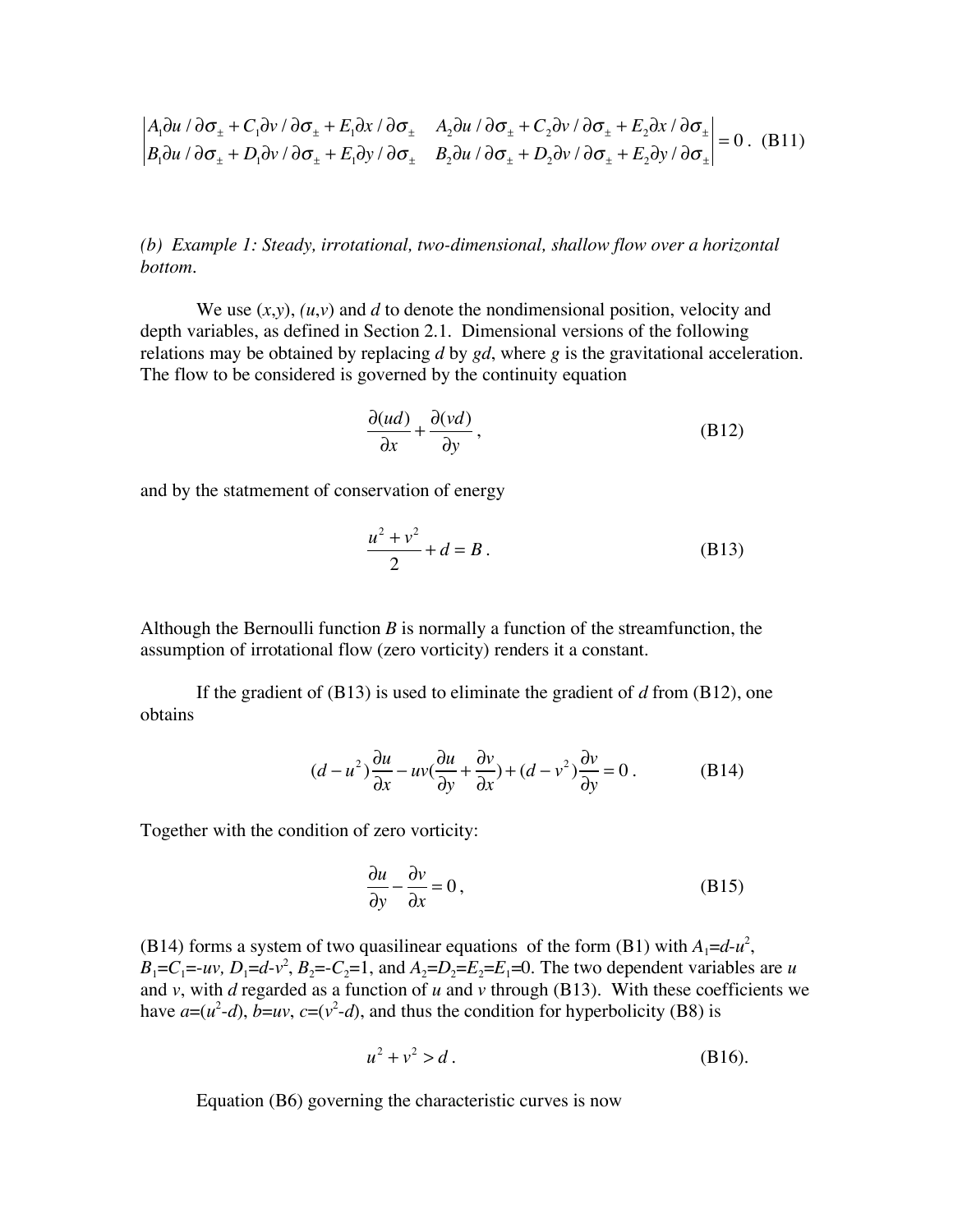$$
(d - u2) \left(\frac{dy}{dx}\right)_{\pm}^{2} + 2uv \left(\frac{dy}{dx}\right)_{\pm} + (d - v^{2}) = 0,
$$
 (B17)

whereas (B11) yields

$$
(d - u2) \left(\frac{du}{dv}\right)_{\pm}^{2} - 2uv \left(\frac{du}{dv}\right)_{\pm} + (d - v^{2}) = 0.
$$
 (B18)

Keep in mind that *du* and *dv* represent changes in *u* and *v* measured along the curve.

A convenient expression for the orientation of the characteristic curves can be determined by rewriting (B17), in the form

$$
d = \frac{(udy - vdx)^2}{dx_{\pm}^2 + dy_{\pm}^2} = \frac{[\mathbf{k} \cdot (u, v) \times (dx_{\pm}, dy_{\pm})]^2}{dx_{\pm}^2 + dy_{\pm}^2} = \frac{|(u, v)|^2 |dx_{\pm}, dy_{\pm}|^2}{dx_{\pm}^2 + dy_{\pm}^2} \sin^2 A,
$$

or

$$
(d)^{1/2} = |(u, v)|\sin(\pm A), \tag{B19}
$$

In other words, the characteristic curves at any point form an angle  $A = \pm \sin^{-1}[d/(u^2 + v^2)^{1/2}]$  with respect to the local flow direction (streamline). *A* is analogous to the Mach angle of gas dynamics, named after Ernst Mach. In shallow water theory, *A* is sometimes referred to as the Froude angle.

It is often helpful to consider the images of the  $(x, y)$ -plane characteristics in the (*u*,*v*)-plane, often called the *hodograph.* To this end, note that (B17) and (B18) together imply

$$
\left(\frac{dy}{dx}\right)_{\pm} = -\left(\frac{du}{dv}\right)_{\mp}
$$
\n(B20)

[The coordination between the '+' and '-' subscripts must be established independently and can be done so using equations (B4) and (B5).] Now consider a pair of  $+$  and  $$ characteristic curves  $C_+$  and  $C_+$  that intersect at some point P in the  $(x, y)$ -plane (Figure 4.4.1a). If  $\alpha$  and  $\beta$  are used as parameters along  $C_+$  and  $C_+$ , then

$$
\frac{\partial y}{\partial \alpha} = \left(\frac{dy}{dx}\right)_+ \frac{\partial x}{\partial \alpha} \text{ along } C_+, \text{ and } \frac{\partial y}{\partial \beta} = \left(\frac{dy}{dx}\right)_+ \frac{\partial x}{\partial \beta} \text{ along } C. \tag{B21}
$$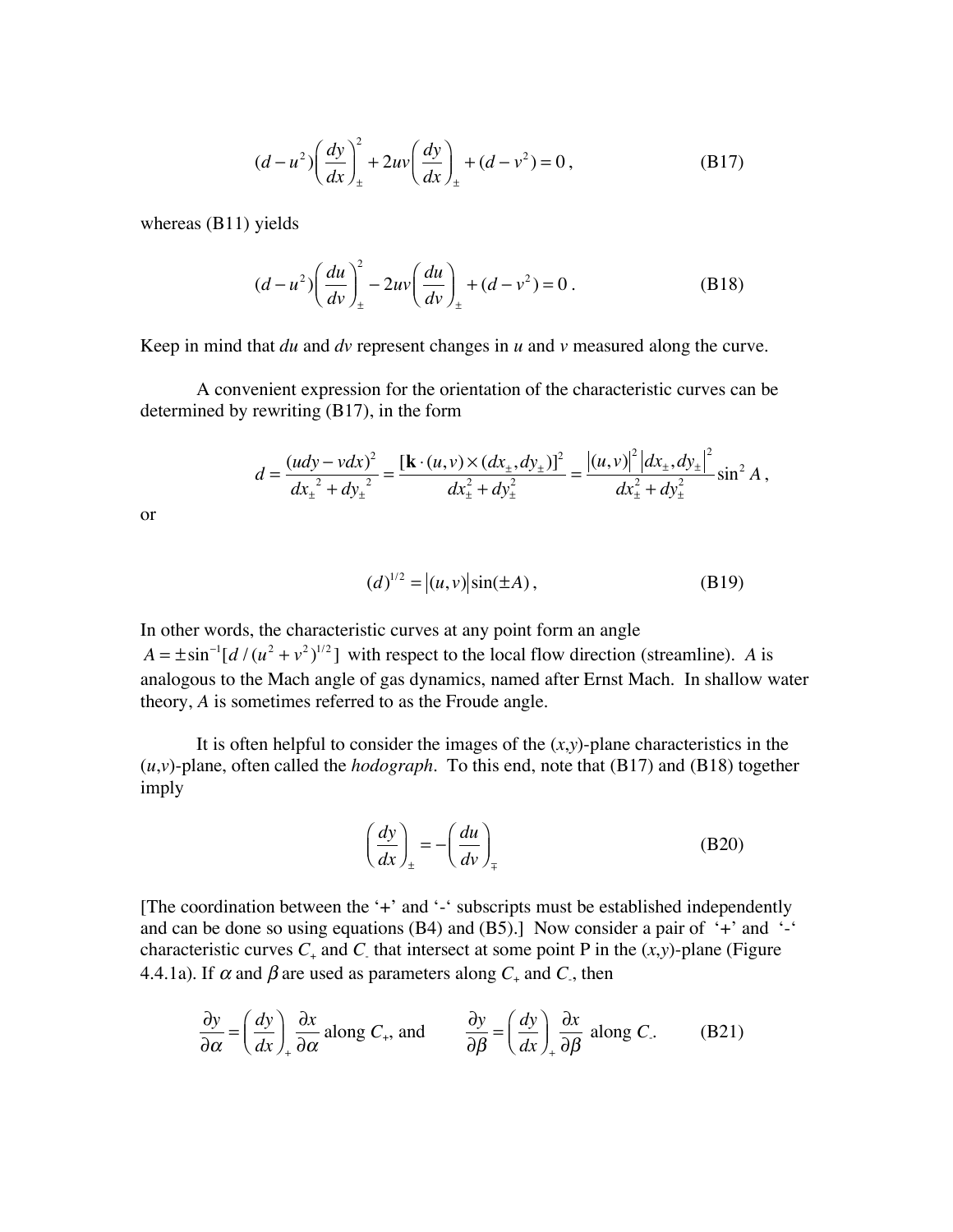The velocity at P determines a point in the  $(u, v)$ -plane through which the images  $\Gamma_+$  and <sup>Γ</sup>- of *C*<sup>+</sup> and *C*- pass. According to (B20)

$$
\frac{\partial u}{\partial \alpha} = -\left(\frac{dy}{dx}\right)_- \frac{\partial v}{\partial \alpha} \text{ along } C_+, \text{ and } \frac{\partial u}{\partial \beta} = -\left(\frac{dy}{dx}\right)_- \frac{\partial v}{\partial \beta} \text{ along } C. \quad (B22)
$$

It follows that  $\partial u$  $\partial \alpha$  $\partial x$  $\partial \beta$  $+\frac{\partial v}{\partial x}$  $\partial \alpha$  $\partial y$  $\partial \beta$  $= 0$  and  $\frac{\partial u}{\partial \theta}$  $\partial \beta$  $\partial x$  $\partial \alpha$  $+\frac{\partial v}{\partial \theta}$  $\partial \beta$ 

perpendicular to the image  $\Gamma$  of  $C$ , and vice versa, if the two are plotted in the same space.

The geometry of the characteristics and their images can be summarized as follows. The two characteristic curves  $C_+$  and  $C_+$  passing through P form Froude angle  $A = \pm \sin^{-1}[d/(u^2 + v^2)^{1/2}]$  with respect to the streamline that passes through P (Figure 4.4.1a). If plotted in the same space the hodograph image  $\Gamma_{+}$  of  $C_{+}$  forms a right angle with *C*- , and vice versa, at P (Figure 4.4.1b). The relationship between *A* and the angle *A*′ in the  $(u, v)$  plane between characteristics and streamlines is thus

$$
A' = 90^\circ - A. \tag{B23}
$$

 $\partial y$ 

 $\frac{\partial y}{\partial \alpha} = 0$ , and thus  $C_+$  is

It follows from (B19) that

$$
d^{1/2} = |(u, v)| \cos(A').
$$
 (B24)

For computational purposes, it is convenient to introduce the angle  $\theta$  between the streamline and the *x*-axis (Figure 4.4.1a):

$$
u = q\cos\theta \text{ and } v = q\sin\theta. \tag{B25}
$$

It follows that

$$
\left(\frac{dy}{dx}\right)_{\pm} = \tan(\theta \pm A),\tag{B26}
$$

where we have introduced the convention that  $C_{+}$  tilts to the left, and  $C_{-}$  to the right, as seen by an observer facing downstream. In these terms, equations (B21) and (B22) become

$$
\cos(\theta + A)\frac{\partial y}{\partial \alpha} = \sin(\theta + A)\frac{\partial x}{\partial \alpha} \text{ along } C_+,
$$